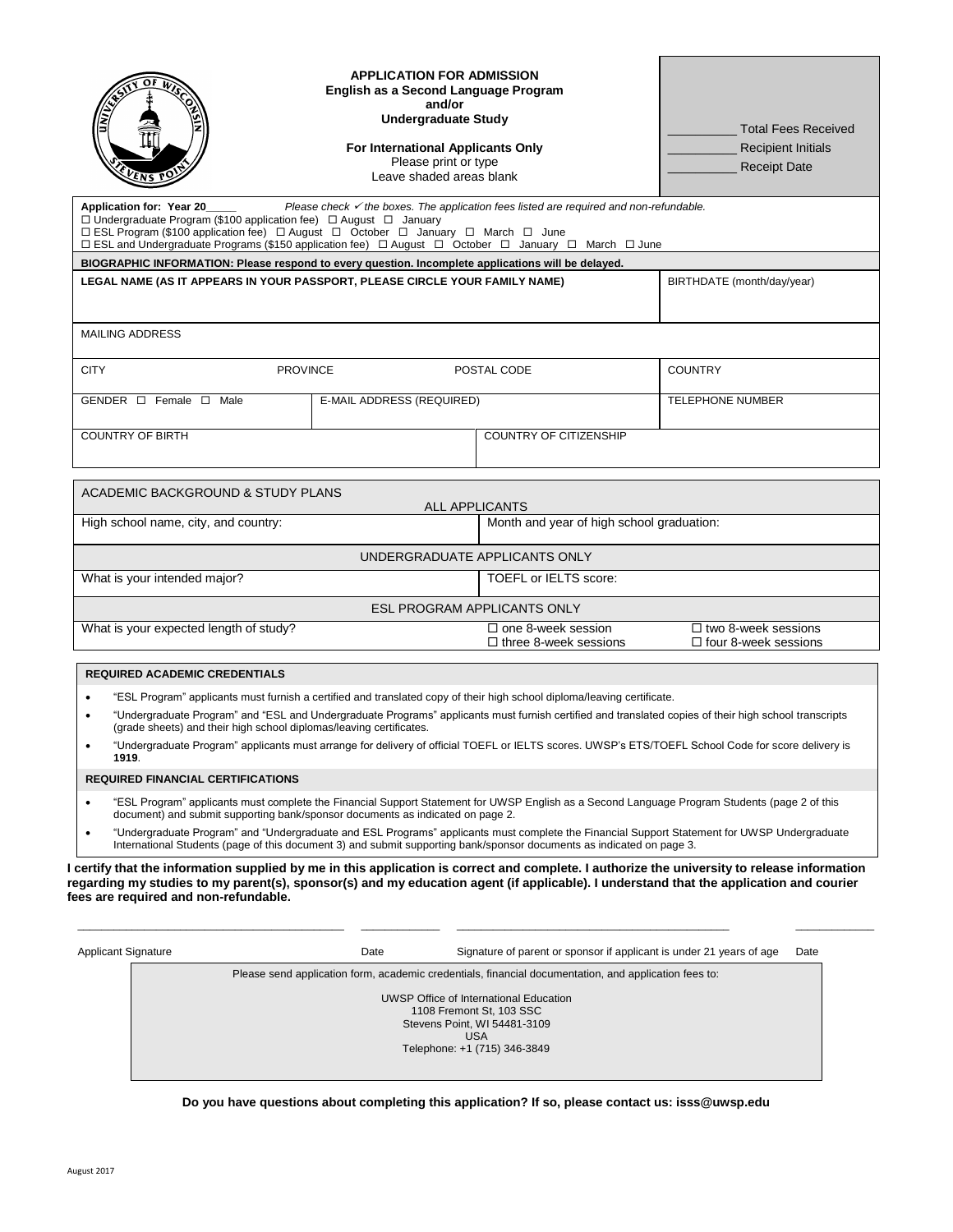# **Financial Support Statement for UWSP English as a Second Language Program Applicants**

| Estimated expenses for two sessions (16 weeks) of study during the 2017-2018 academic year at the University of Wisconsin-              |             |                                                                                                                                       |  |  |  |
|-----------------------------------------------------------------------------------------------------------------------------------------|-------------|---------------------------------------------------------------------------------------------------------------------------------------|--|--|--|
| Stevens Point are as follows (in USD):                                                                                                  |             |                                                                                                                                       |  |  |  |
| <b>Tuition and Fees</b>                                                                                                                 | 6171.00     | PLEASE NOTE: This is a relatively conservative budget for a student                                                                   |  |  |  |
| <b>Campus Housing</b>                                                                                                                   | 2,211.00    | who spends wisely and is willing to share on campus living quarters<br>with another student. While some students may need less money, |  |  |  |
| <b>Campus Meal Service</b>                                                                                                              | 1,645.00    | many students find that they spend more than this amount. This                                                                        |  |  |  |
| Insurance & Textbooks                                                                                                                   | 1,143.00    | estimate does not include daily spending money, the cost of<br>international travel, or keeping an automobile. Expenses may vary      |  |  |  |
| Total                                                                                                                                   | \$11,170.00 | from estimates.                                                                                                                       |  |  |  |
| All rates may change at any time.<br>Please note: personal expenses are not included in this estimate                                   |             |                                                                                                                                       |  |  |  |
| APPLICANTS ARE REQUIRED TO PROVIDE EVIDENCE OF FUNDS TO SUPPORT A MINIMUM OF TWO SESSIONS (16 WEEKS) OF STUDY.                          |             |                                                                                                                                       |  |  |  |
| The minimum enrollment period is one 8-week session. Full payment for the first session of study & related charges is due upon arrival. |             |                                                                                                                                       |  |  |  |

| Name of Applicant: |             |            |                             |
|--------------------|-------------|------------|-----------------------------|
|                    | Family Name | Given Name | Middle Name (if applicable) |

| Session you<br>⊢to enter<br>plan | $\mathcal{L}$<br>Year<br>້∠ປ | ∶all<br>'September، | all<br>:Jctober  |
|----------------------------------|------------------------------|---------------------|------------------|
|                                  | Spring<br>(January)<br>. .   | (March)<br>Spring   | (June)<br>summer |

#### **Choose ONE:**

| I will be self-supporting. (Please                                               | I will be sponsored by one or                                                                                            | I will be government-sponsored.                                         |
|----------------------------------------------------------------------------------|--------------------------------------------------------------------------------------------------------------------------|-------------------------------------------------------------------------|
| submit original bank statement* showing<br>available funds of at least \$11,170) | more individuals. (Please have sponsor(s)<br>complete form(s) and submit bank statements*<br>totaling at least \$11,170) | (Please submit official documentation verifying)<br>government support) |

\*An original bank statement is one on bank letterhead, with an official seal. We will accept faxed documents only if faxed directly from your bank or sponsor's bank. Your application for admission will not be considered unless both statements below are completed and supported by the requested official documentation.

\*\*\*\*\*\*\*\*\*\*\*\*\*\*\*\*\*\*\*\*\*\*\*\*\*\*\*\*\*\*\*\*\*\*\*\*\*\*\*\*\*\*\*\*\*\*\*\*\*\*\*\*\*\*\*\*\*\*\*\*\*\*\*\*\*\*\*\*\*\*\*\*\*\*\*\*\*\*\*\*\*\*\*\*\*\*\*\*\*\*\*\*\*\*\*\*\*\*\*\*\*\*\*\*\*\*\*\*\*\*\*\*\*\*\*\*\*\*\*\*\*\*\*\*\*\*\* SPONSOR'S STATEMENT

I, \_\_\_\_\_\_\_\_\_\_\_\_\_\_\_\_\_\_\_\_\_\_\_\_\_\_\_\_\_\_\_\_\_\_, certify that I have read and understand the above financial support statement. I further certify that I have the financial resources to cover the expenses of the student, in the amount of \$ per year in addition for travel expenses for a round trip from the student's home to the University of Wisconsin-Stevens Point for each calendar year while this individual is in the United States. An original bank statement on bank letterhead reflecting a balance of at least this amount in U.S. currency is attached. I understand that the inclusion of any false information concerning financial support will be considered grounds for the student's dismissal from the University of Wisconsin-Stevens Point.

| Sponsor's Printed Name | Sponsor's Signature     |  |
|------------------------|-------------------------|--|
| Date                   | Relationship to Student |  |
|                        |                         |  |

## APPLICANT'S STATEMENT

I certify that all statements on this form are true and accurate, and that funds will be provided as specified above. I will notify the University of Wisconsin-Stevens Point of any changes in my financial circumstances or those of my sponsor. I understand that failure on my part or that of my sponsor to provide the needed funds regardless of prior admission and registration will result in the cancellation of my registration and my termination from the undergraduate program at the University of Wisconsin-Stevens Point.

Student's Printed Name \_\_\_\_\_\_\_\_\_\_\_\_\_\_\_\_\_\_\_\_\_\_\_\_\_\_ Student's Signature \_\_\_\_\_\_\_\_\_\_\_\_\_\_\_\_\_\_\_\_\_\_\_\_\_\_

Date \_\_\_\_\_\_\_\_\_\_\_\_\_\_\_\_\_\_\_\_\_\_\_\_\_\_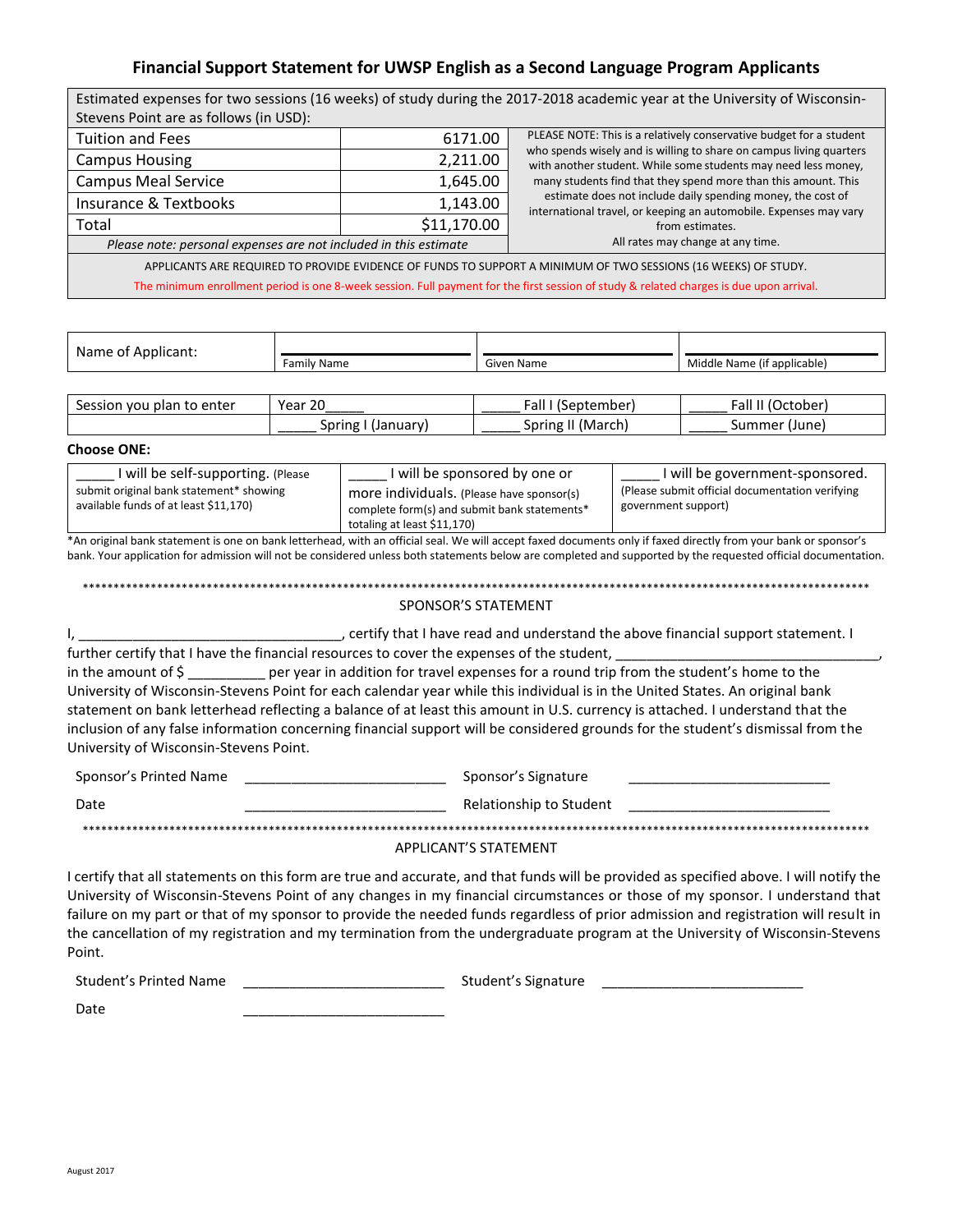## Financial Support Statement for International UWSP Undergraduate Program Applicants

|                                |             | Estimated expenses for nine (9) months of study during the 2017-2018 academic year at the University of Wisconsin-Stevens             |  |
|--------------------------------|-------------|---------------------------------------------------------------------------------------------------------------------------------------|--|
| Point are as follows (in USD): |             |                                                                                                                                       |  |
| Tuition and fees (approximate) | 16,751.00   | PLEASE NOTE: This is a relatively conservative budget for a student                                                                   |  |
| <b>Campus Housing</b>          | 4,422.00    | who spends wisely and is willing to share on campus living quarters<br>with another student. While some students may need less money, |  |
| <b>Campus Meal Service</b>     | 3,290.00    | many students find that they spend more than this amount. This                                                                        |  |
| Health & Accident Insurance    | 1,486.00    | estimate does not include the cost of international travel or keeping<br>an automobile.                                               |  |
| Total                          | \$25,949.00 |                                                                                                                                       |  |
|                                |             | *Insurance premium for one calendar year: August 5, 2017 - August 4, 2018                                                             |  |
|                                |             | Expenses may vary from estimates.                                                                                                     |  |
|                                |             | Official tuition rates are set in August.                                                                                             |  |
|                                |             |                                                                                                                                       |  |
| Name of Applicant:             |             |                                                                                                                                       |  |
| <b>Family Name</b>             |             | Middle Name (if applicable)<br>Given Name                                                                                             |  |

| Semester<br>, to enter<br>ı plan<br>ີົ່າ vou <sub>b</sub> … | all<br>cember'<br>Senter | Spring<br>(January) | Year |
|-------------------------------------------------------------|--------------------------|---------------------|------|

#### **Choose ONE:**

| I will be self-supporting. (Please      | I will be sponsored by one or                | I will be government-sponsored.                  |
|-----------------------------------------|----------------------------------------------|--------------------------------------------------|
| submit original bank statement* showing | more individuals. (Please have sponsor(s)    | (Please submit official documentation verifying) |
| available funds of at least \$25,949)   | complete form(s) and submit bank statements* | government support)                              |
|                                         | totaling at least \$25,949)                  |                                                  |

\*An original bank statement is one on bank letterhead, with an official seal. We will accept faxed documents only if faxed directly from your bank or the sponsor's bank. Your application for admission will not be considered unless both statements below are completed and supported by the requested official documentation.

## **SPONSOR'S STATEMENT**

, certify that I have read and understand the above financial support statement. I ۱,

further certify that I have the financial resources to cover the expenses of the student, in the amount of \$ \_\_\_\_\_\_\_\_\_ per year in addition for travel expenses for a round trip from the student's home to the University of Wisconsin-Stevens Point for each calendar year while this individual is in the United States. An original bank statement on bank letterhead reflecting a balance of at least this amount in U.S. currency is attached. I understand that the inclusion of any false information concerning financial support will be considered grounds for the student's dismissal from the University of Wisconsin-Stevens Point.

| Sponsor's Printed Name | Sponsor's Signature     |
|------------------------|-------------------------|
| Date                   | Relationship to Student |
|                        |                         |

### APPLICANT'S STATEMENT

I certify that all statements on this form are true and accurate, and that funds will be provided as specified above. I will notify the University of Wisconsin-Stevens Point of any changes in my financial circumstances or those of my sponsor. I understand that failure on my part or that of my sponsor to provide the needed funds regardless of prior admission and registration will result in the cancellation of my registration and my termination from the undergraduate program at the University of Wisconsin-Stevens Point.

**Student's Printed Name** Student's Signature

Date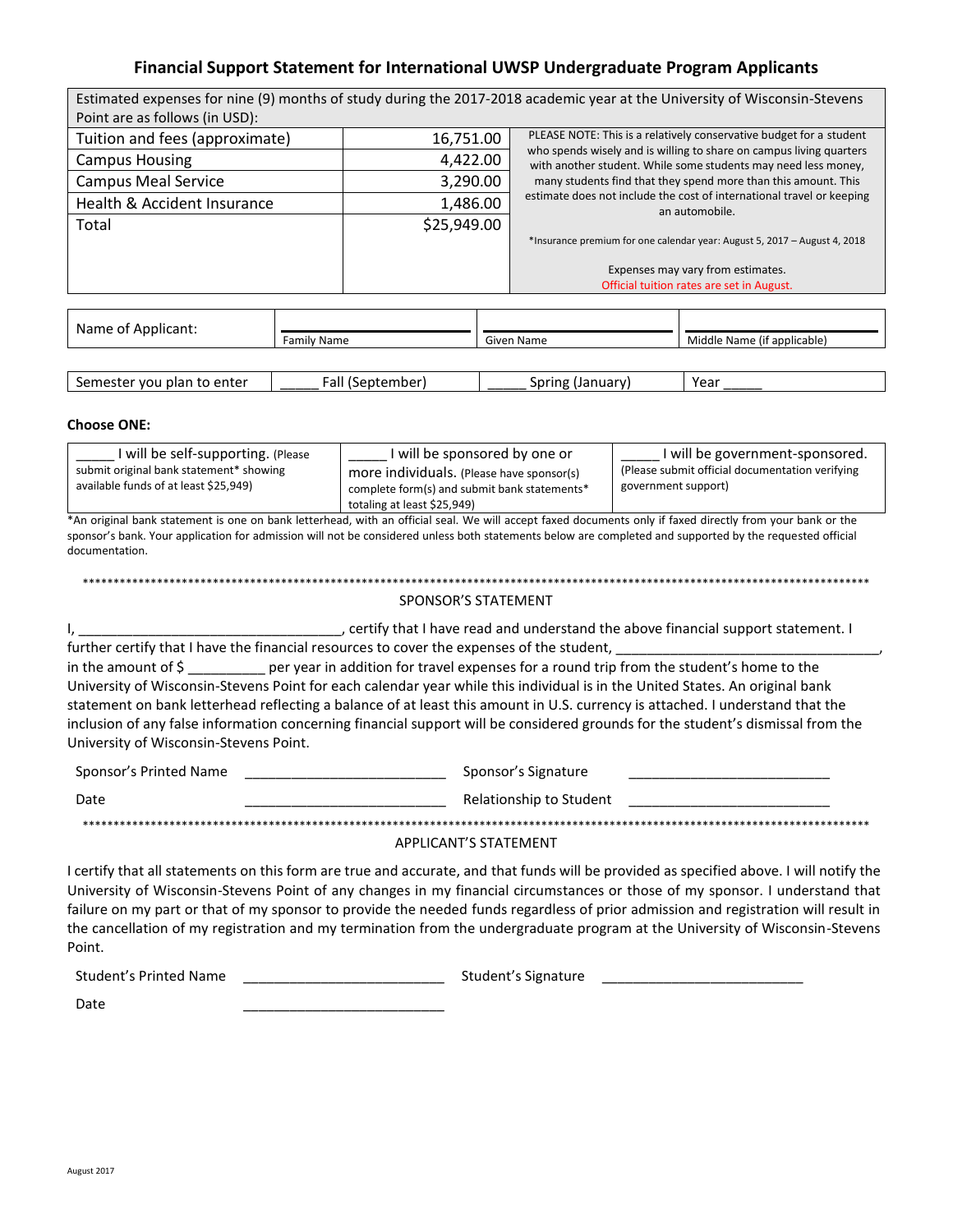# **UWSP Housing Policies & Room Assignment Questionnaire**

University regulations require all ESL Program and undergraduate students to stay in the residence halls (dormitories) unless they are over 21 years old, married, or third year undergraduate students. Room assignments for new students are in "double" (shared) rooms. Single rooms may be available after one semester of study. Single room assignments are based upon availability and resident seniority (length of time in the residence halls). There is an additional charge for a single room.

Kindly answer the following questions. Your responses will assist the UWSP Office of Residential Living as they make your housing assignment:

| Do you smoke?                                      | NO |
|----------------------------------------------------|----|
| Would you prefer to live on an alcohol-free floor? | NO |

I understand that I must arrive at the University of Wisconsin – Stevens Point prior to the start of the New Student Orientation Program and that I will be charged for housing during orientation week. I may check-in a few days before the start of orientation week and understand that such pre-orientation housing is also charged on a weekly basis. Campus food service will not be available until school begins. I will complete a regular UWSP Office of Residential Living housing contract during orientation.

| Your signature | Date | Month and Year of High School Graduation |
|----------------|------|------------------------------------------|

# **What is the best way for us to reach you?**

If we have questions about your application what is the best way to reach you?

| Email address    |  |
|------------------|--|
| Facebook profile |  |
| WeChat ID        |  |
| Other            |  |

| Please send application form, academic credentials, financial documentation, and application fees to: |
|-------------------------------------------------------------------------------------------------------|
| UWSP Office of International Education                                                                |
| 1108 Fremont St, 103 SSC                                                                              |
| Stevens Point, WI 54481-3109                                                                          |
| USA                                                                                                   |
| Telephone: +1 (715) 346-3849                                                                          |
|                                                                                                       |
|                                                                                                       |